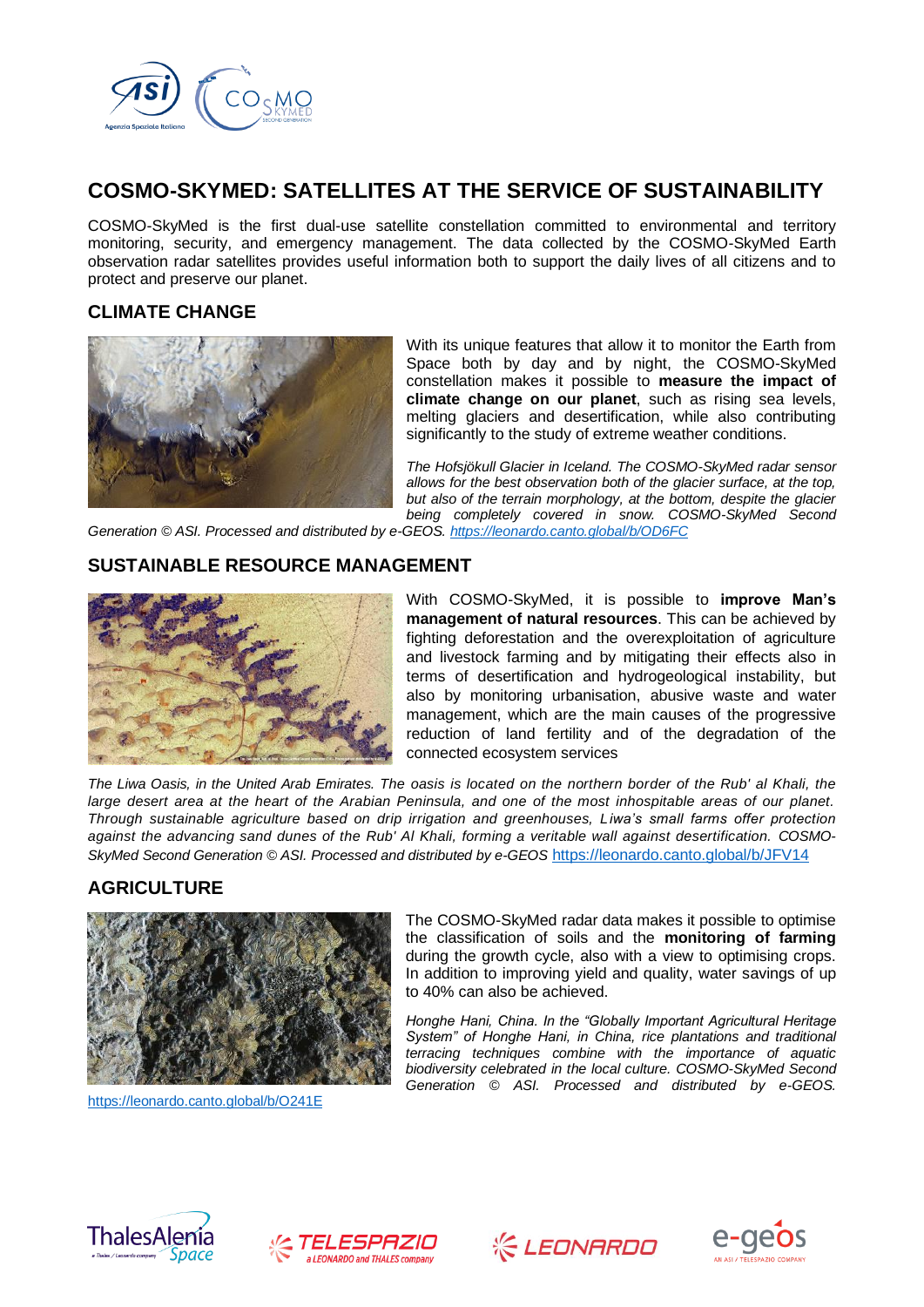

#### **CULTURAL HERITAGE**



COSMO-SkyMed **also observes monuments, historical buildings, archaeological areas and cultural landscape, in Italy and around the world, studying their changes over time** and detecting their every infinitesimal movement. Monitoring from Space for the protection of cultural heritage is a useful means of monitoring the state of conservation of the world's known heritage, such as the **Colosseum Archaeological Park**, which has been under observation from Space since 2018, but also of promoting new discoveries, as happened recently for the UNESCO site of Bosra, in Libya, or the Sergiopolis site, in the Syrian desert.

*The centre of Paris, France. The COSMO-SkyMed image shows with clarity the Eiffel Tower, on the right, and the Arc de Triomphe, on the left, separated by the Seine. COSMO-SkyMed Second Generation © ASI. Processed and distributed by e-GEOS.* <https://leonardo.canto.global/b/M1L2Q>

## **CONTROL OF CRITICAL INFRASTRUCTURE**



The extraordinary accuracy of the COSMO-SkyMed images and their high spatial and temporal resolution provide a powerful tool to **plan at best** the implementation of new settlements or works, **to keep under control the movement of the soil**, a frequent cause of structural failure and collapse, and to **observe strategic infrastructure** such as dams, bridges and buildings

*The Wembley Stadium area, London, UK, taken a few days before the EURO 2020 finals. The image shows the stadium, inaugurated in 2007 on the ashes of the previous structure, and the surrounding area, Wembley park, springing from an important urban recovery project and today one of the most fashionable districts of the British capital.* 

*The entire area is bordered by two railway lines, clearly visible in the radar image. COSMO-SkyMed Second Generation © ASI. Processed and distributed by e-GEOS* <https://leonardo.canto.global/b/HNJOS>

#### **MARITIME SAFETY**



COSMO-SkyMed is a **fundamental resource for protecting our seas and ensuring their safety** by monitoring coastlines and high waters so as to detect vessels engaged in illegal activities, identify dangerous spills, or support search and rescue activities at sea. The satellites are also used to identify optimal routes, thus making **navigation more sustainable**, economical and safe – also in the Arctic, where it is possible to detect the presence of icebergs. In the maritime field, for example, in March 2021 the COSMO-SkyMed satellites monitored the **accident of the Ever Given**, the container ship that got stranded in the Suez Canal.

*Between 23 and 29 March 2021, the container ship Ever Given got stranded in the Suez Canal, blocking the passage of other commercial ships through the artificial isthmus. Images were taken by numerous Earth observation satellites,*  including COSMO-SkyMed, which provided essential information both for rescue operations and on the shipping traffic *waiting at the two ends of the canal. COSMO-SkyMed © ASI. Processed and distributed by e-GEOS*  <https://leonardo.canto.global/b/RK1HD>